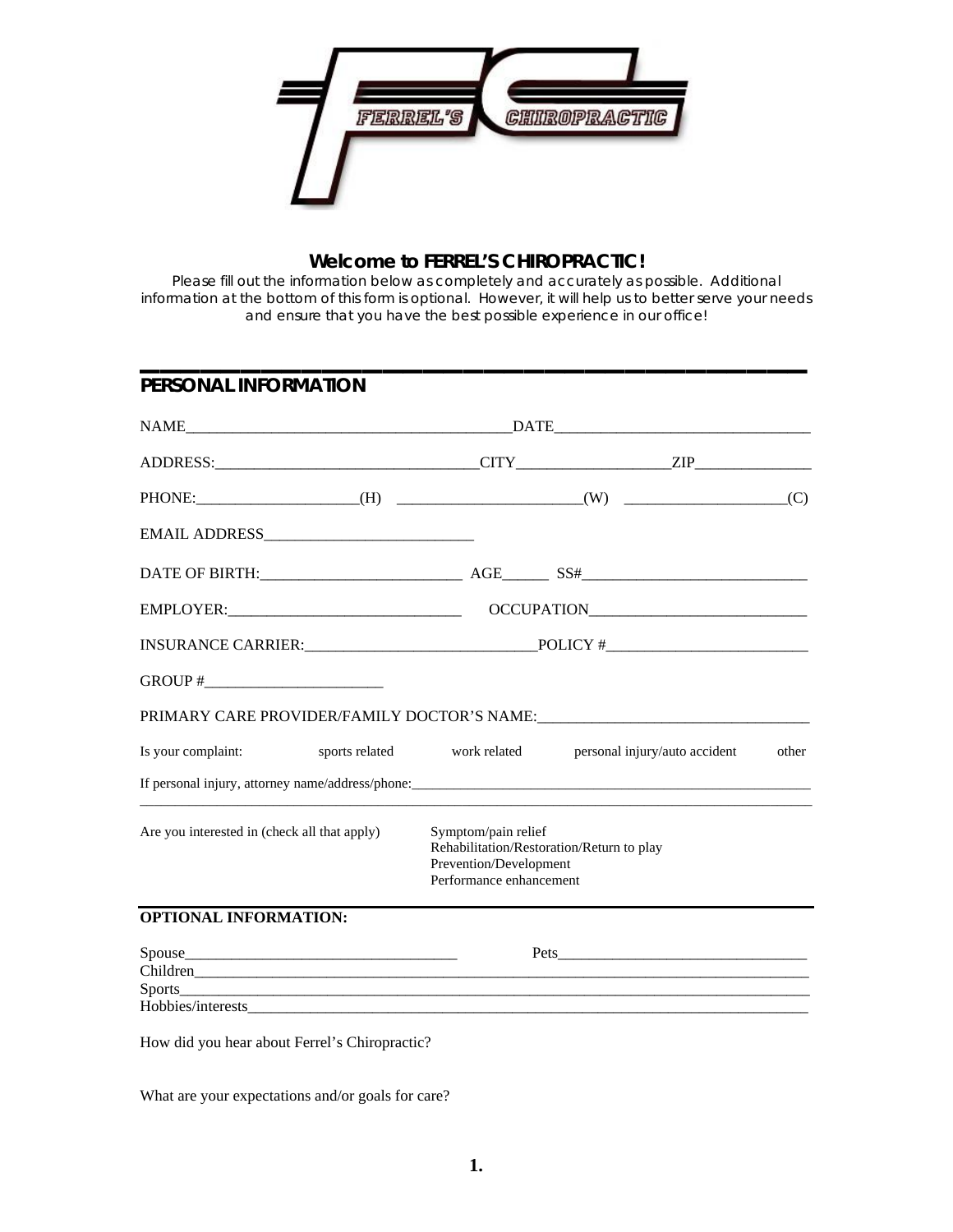# **Current Health Concern\_\_\_\_\_\_\_\_\_\_\_\_\_\_\_\_\_\_\_\_\_\_\_\_\_\_\_\_\_\_\_\_\_\_\_\_\_\_\_\_\_\_\_\_\_\_\_\_\_\_\_\_\_\_\_ Date of Onset\_\_\_\_\_\_\_\_\_\_\_\_\_\_\_\_\_\_\_\_\_\_\_\_\_\_\_\_\_\_\_\_\_\_\_\_\_\_\_\_\_\_\_\_\_\_\_\_\_\_\_\_\_\_\_\_\_\_\_\_\_\_\_\_\_ Cause of Injury\_\_\_\_\_\_\_\_\_\_\_\_\_\_\_\_\_\_\_\_\_\_\_\_\_\_\_\_\_\_\_\_\_\_\_\_\_\_\_\_\_\_\_\_\_\_\_\_\_\_\_\_\_\_\_\_\_\_\_\_\_\_\_\_**

 $\frac{1}{\sqrt{2}}$  , and the contract of the contract of the contract of the contract of the contract of the contract of the contract of the contract of the contract of the contract of the contract of the contract of the contra  $\frac{1}{\sqrt{2}}$  , and the contract of the contract of the contract of the contract of the contract of the contract of the contract of the contract of the contract of the contract of the contract of the contract of the contra

| <b>□Sharp</b>    | $D$ Dull         | <b>Dheadache</b>           | <b>Odizziness</b>         |
|------------------|------------------|----------------------------|---------------------------|
| $\Box$ Ache      | DCramp           | <b>Ovisual disturbance</b> | $D$ ringing in $\epsilon$ |
| $\square$ Spasm  | <b>□Stabbing</b> | □short of breath           | □ chest pain              |
| <b>□Shooting</b> | □Radiating       | □back ache                 | □shoulder p               |
| <b>⊔</b> Local   | $D$ Pinpoint     | <b>□flank pain</b>         | □groin pain               |
| $\Box$ Referred  | <b>□Burning</b>  | <b>□</b> stomachache       | <b>D</b> nausea           |
| $I$ Throbbing    | $\Box$ Deep      | <b>Ovomiting</b>           | □intestinal p             |
| $\Box$ Tingling  | <b>ONumbness</b> | Dpain-urination            | □difficulty-ur            |
|                  |                  | <b>Doain defecation</b>    |                           |

| $\Box$ Intermittent (<25%) |  |
|----------------------------|--|
| $\Box$ Occasional (>50%)   |  |

#### Pain interference with activities

| IMinimal(annoy)   | $\Box$ Moderate(impair) | What medications are you currently taking? |
|-------------------|-------------------------|--------------------------------------------|
| □Slight(tolerate) | $\Box$ Marked(preclude) |                                            |
|                   |                         |                                            |

#### What makes it better? **We also also we also also we also we also we also we also we also we also we also we also we**

| ⊔Lying down      | □Standing                 |                     |          |
|------------------|---------------------------|---------------------|----------|
| □Walking         | □ Anti-inflammatory pills | Allergies: □Yes □No |          |
| □Muscle relaxant | $\Box$ Injections         | Smoker:             | ⊔Yes ⊔No |

# **What makes it worse?** Current Status **Current Status**

| LIEXELUSE            |
|----------------------|
| <b>□Bending Back</b> |
| <b>□</b> Standing    |
| □Coughing            |
| $\bigcap$ ther       |

k Bitting Back Sitting Sitting Back Schange Slight □Walking **Noderate** Significant  $DS$ neezing

#### **Care to Date**

| <b>NOne</b>      | <b>TSelf</b>             |
|------------------|--------------------------|
| □ Other HCP      | □RX Meds                 |
| <b>DOTC Meds</b> | <b>_□Surgery_</b>        |
| $\Box$ Rest      | <b>□Physical Therapy</b> |

**Testing**   $DX-Ray$  DMRI □CT Scan □Ultrasound **Results\_\_\_\_\_\_\_\_\_\_\_\_\_\_\_\_\_\_\_\_\_\_\_\_\_\_\_\_\_\_\_\_\_\_\_\_\_** 

**\_\_\_\_\_\_\_\_\_\_\_\_\_\_\_\_\_\_\_\_\_\_\_\_\_\_\_\_\_\_\_\_\_\_\_\_\_\_\_\_\_\_\_ \_\_\_\_\_\_\_\_\_\_\_\_\_\_\_\_\_\_\_\_\_\_\_\_\_\_\_\_\_\_\_\_\_\_\_\_\_\_\_\_\_\_\_** 

#### **Pain Description Community Community Pain Description Community Pain Problems**

**□headache Ddizziness** dincuduction<br>
Disual disturbance Dinging in ears **⊡back ache shoulder pain □vomiting Dintestinal pain** Tingling Numbness pain-urination difficulty-urination pain-defecation

**□short of breath chest pain/tightness** 

### **Length of day in pain Have you ever experience this pain before?**   $\Box$ Frequent (>50%)  $\Box$  Yes  $\Box$  No

D Constant (>75%) If yes, when and what was the outcome?

### What medications are you currently taking?

**Exercise** Bending Forward **IMORE IMORE IM** UNITY OF THE PROVING

# Other\_\_\_\_\_\_\_\_\_\_\_\_\_\_\_\_\_\_\_\_\_\_\_\_\_\_\_\_\_\_\_\_\_\_\_\_ **Goals for Care**

\_\_\_\_\_\_\_\_\_\_\_\_\_\_\_\_\_\_\_\_\_\_\_\_\_\_\_\_\_\_\_\_\_\_\_\_\_\_\_\_\_\_\_ Prevention All

\_\_\_\_\_\_\_\_\_\_\_\_\_\_\_\_\_\_\_\_\_\_\_\_\_\_\_\_\_\_\_\_\_\_\_\_\_\_\_\_\_\_\_ Symptom Relief Rehabilitation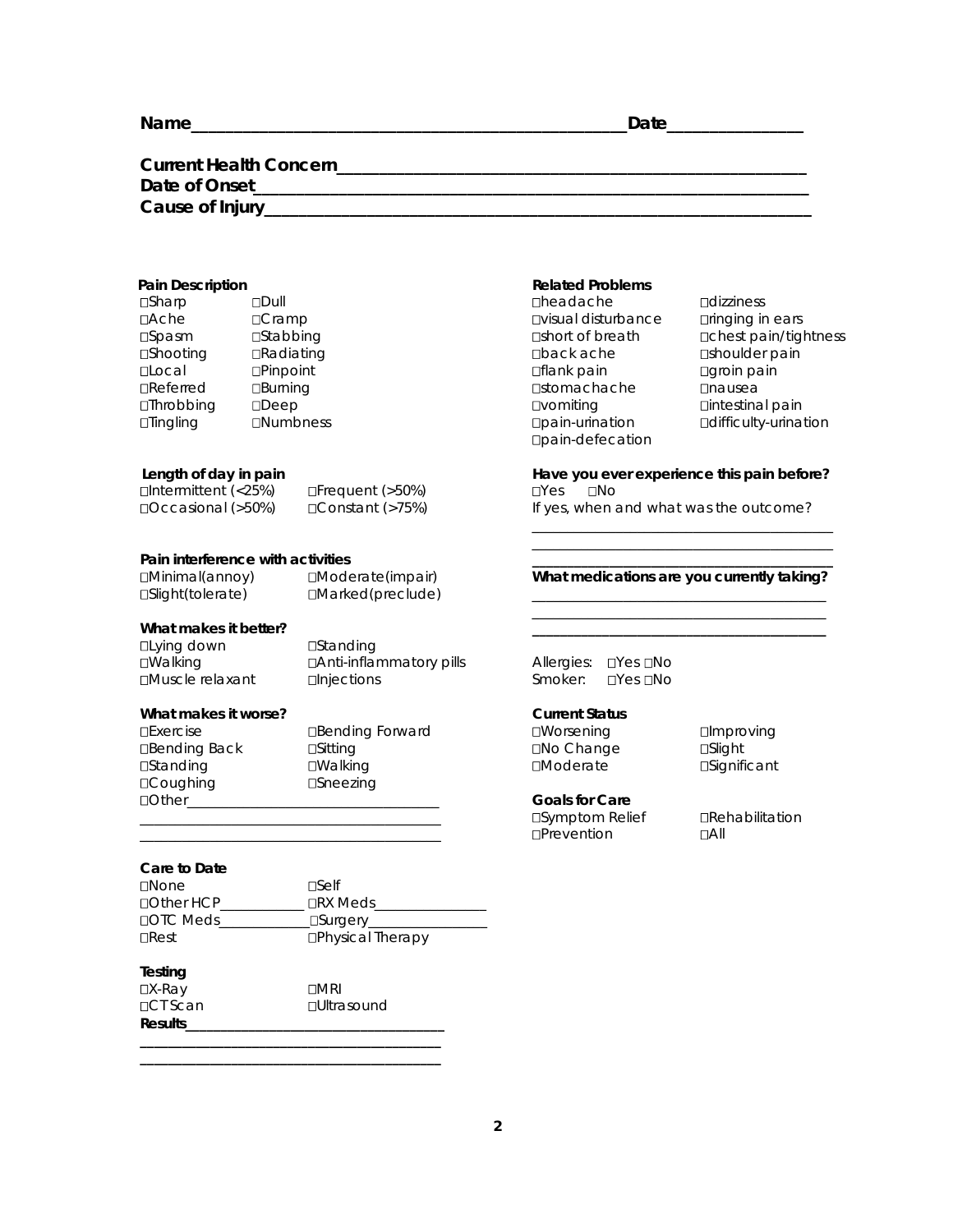

- 0. Pain Free
- 1. Very minor annoyance occasional minor twinges.
- 2. Minor annoyance occasional strong twinges.
- 3. Annoying enough to be distracting.
- 4. Can be ignored if you are really involved in your work, but still distracting.
- 5. Can't be ignored for more than 30 minutes.
- 6. Can't be ignored for any length of time, but you can still go to work and participate in social activities.
- 7. Makes it difficult to concentrate, interferes with sleep. You can still function with effort.
- 8. Physical activity severely limited. You can read and converse with effort. Nausea and dizziness set in as factors of pain.
- 9. Unable to speak. Crying out or moaning uncontrollably near delirium.
- 10. Unconscious. Pain makes you pass out.

**Please circle the number below that corresponds with your pain today.** 



# **Please circle below the frequency of your pain today?**

| <b>OCCASIONAL</b> | <b>INTERMITTENT</b> |        | <b>CONSTANT</b> |  |
|-------------------|---------------------|--------|-----------------|--|
| $0 - 25%$         | $25 - 50%$          | 50-75% | 75-100%         |  |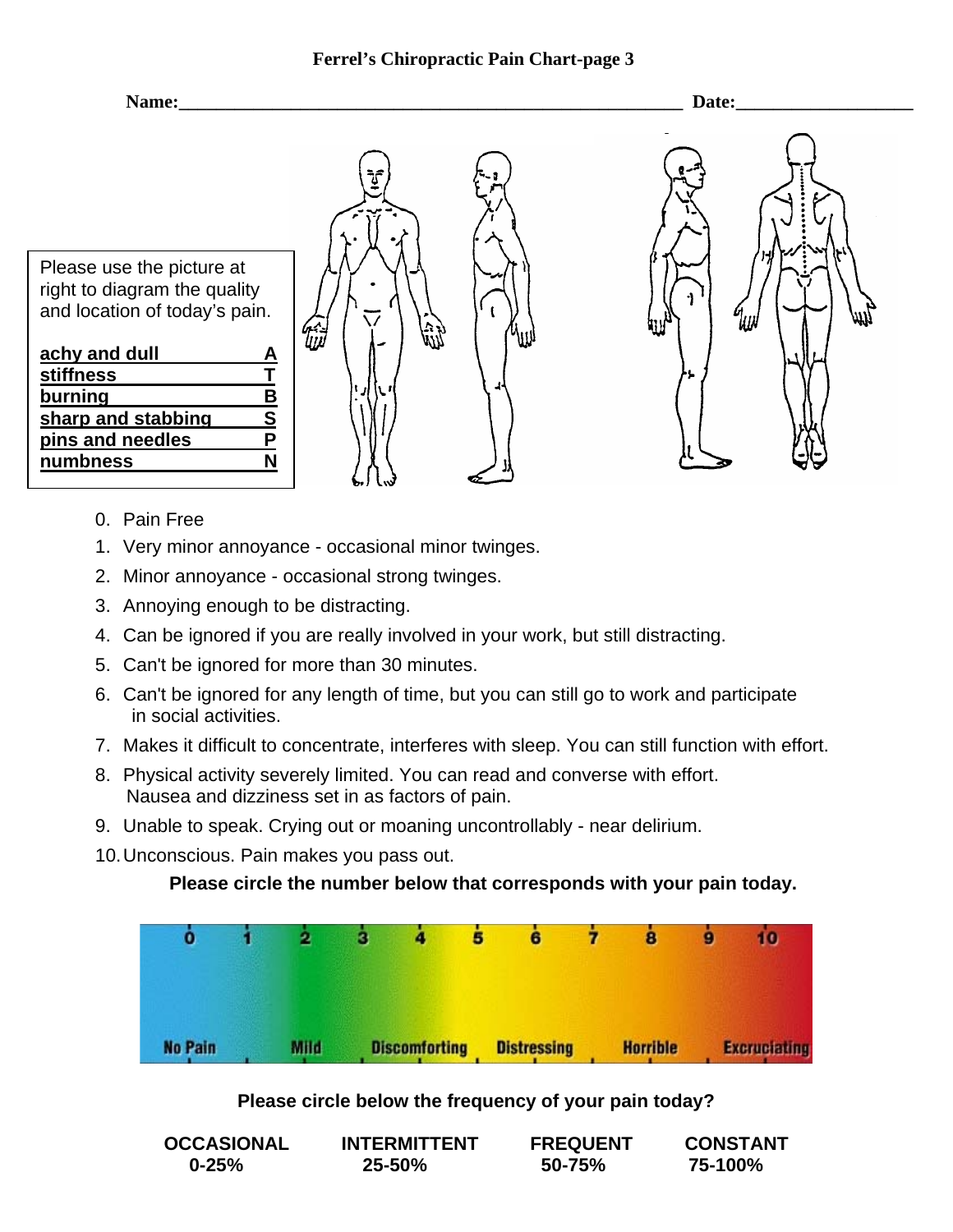*Please answer each section by circling the ONE CHOICE that most applies to you. You may feel that more than one statement relates to you, but only circle the one choice that closely describes your problem right now.*

| acser locs your problem regin it                                              |                                                                            |
|-------------------------------------------------------------------------------|----------------------------------------------------------------------------|
| <b>SECTION 1 - Pain Intensity</b>                                             | <b>SECTION 7 -Sleeping</b>                                                 |
| A. The pain comes and goes and is very mild.                                  | A. I get no pain in bed.                                                   |
| B. The pain is mild and does not vary much.                                   | B. I get pain in bed, but it does not prevent me from sleeping.            |
| C. The pain comes and goes and is moderate.                                   | C. Because of pain, my normal night's sleep is reduced by less than        |
| D. The pain is moderate and does not vary much.                               | one-quarter.                                                               |
| E. The pain is severe but comes and goes.                                     | D. Because of pain, my normal night's sleep is reduced by less than        |
| F. The pain is severe and does not vary much.                                 | one-half.                                                                  |
|                                                                               | E. Because of pain, my normal night's sleep is reduced by less than        |
|                                                                               | three-quarters.                                                            |
|                                                                               | F. Pain prevents me from sleeping at all.                                  |
| <b>SECTION 2 - Personal Care</b>                                              | <b>SECTION 8 - Social Life</b>                                             |
| A. I would not have to change my way of washing or dressing in                |                                                                            |
| order to avoid pain.                                                          | A. My social life is normal and gives me no pain.                          |
| B. I do not normally change my way of washing or dressing even                | B. My social life is normal, but increases the degree of my pain.          |
| though it causes some pain.                                                   | C. Pain has no significant effect on my social life apart from limiting my |
| C. Washing and dressing increases the pain, but I manage not to               | more energetic interests. e.g. dancing, etc.                               |
| change my way of doing it.                                                    | D. Pain has restricted my social life and I do not go out very often.      |
| D. Washing and dressing increase the pain, but I manage not to                | E. Pain has restricted my social life to my home.                          |
| change my way of doing it.                                                    | F. Pain prevents me from social activity at all.                           |
| E. Because of the pain, I am occasionally unable to do any washing            |                                                                            |
| and dressing without help.                                                    |                                                                            |
| F. Because of the pain, I am always unable to do any washing or               |                                                                            |
| dressing without help.                                                        |                                                                            |
| <b>SECTION 3 - Lifting</b>                                                    | <b>SECTION 9 - Traveling</b>                                               |
| A. I can lift heavy weights without extra pain.                               | A. I get no pain while traveling.                                          |
| B. I can lift heavy weights, but it gives extra pain.                         | B. I get some pain while traveling, but none of my usual forms of          |
| C. Pain prevents me from lifting heavy weights off the floor.                 | travel makes it any worse.                                                 |
| D. Pain prevents me from lifting heavy weights, but I can manage if           | C. I get extra pain while traveling, but it does not compel me to seek     |
| they are conveniently positioned, e.g. on the table                           | alternative forms of travel.                                               |
| E. Pain prevents me from lifting heavy weights, but I can manage              | D. I get extra pain while traveling which compels me to seek               |
| light to medium weights if they are conveniently positioned.                  | alternative forms of travel.                                               |
| F. I can only lift very light weights, at the most.                           | E. Pain restricts all forms of travel.                                     |
|                                                                               | F. Pain prevents all forms of travel except that done lying down.          |
| <b>SECTION 4 - Walking</b>                                                    | <b>SECTION 10 - Changing Degree of Pain</b>                                |
| A. Pain does not prevent me from walking any distance.                        | A. My pain is rapidly getting better.                                      |
| B. Pain prevents me from walking more than one mile.                          | B. My pain fluctuates, but overall is definitely getting better.           |
| C. Pain prevents me from walking more than $\frac{1}{2}$ mile.                | C. My pain seems to be getting better, but improvement is slow at          |
| D. Pain prevents me from walking more than 1/4 mile.                          | present.                                                                   |
| E. I can only walk while using a cane or crutches.                            | D. My pain is neither getting better nor worse.                            |
| F. I am in bed most of the time and have to crawl to the toilet.              | E. My pain is gradually worsening.                                         |
|                                                                               | F. My pain is rapidly worsening.                                           |
| $SECTION 5 - Sitting$                                                         | <b>SECTION 11 - Work</b>                                                   |
| A. I can sit in any chair as long as I like without any pain.                 | A. I can do as much work as I want.                                        |
| B. I can only sit in my favorite chair as long as I like despite pain.        | B. I can only do my usual work, but no more.                               |
| C. Pain prevents me from sitting more than one hour.                          | C. I can do most of my usual work, but no more.                            |
| D. Pain prevents me from sitting more than 1/2 hour.                          | D. I cannot do my usual work.                                              |
| E. Pain prevents me from sitting more than 10 minutes.                        | E. I can hardly do my work at all.                                         |
| F. Pain prevents me from sitting at all.                                      | F. I cannot do any work at all.                                            |
|                                                                               |                                                                            |
| <b>SECTION 6 - Standing</b>                                                   | <b>SECTION 12 - Reading</b>                                                |
| A. I can stand as long as I want without pain.                                | A. I can read as much as I want with no pain.                              |
| B. I have some pain while standing, but it does not increase with             | B. I can read as much as I want with slight pain.                          |
| time.                                                                         | C. I can read as much as I want with moderate pain.                        |
| C. I cannot stand for longer than one hour without increasing pain.           | D. I cannot read as much as I want because of moderate pain.               |
| D. I cannot stand for longer than $\frac{1}{2}$ hour without increasing pain. | E. I cannot read as much as I want because of severe pain.                 |
| E. Ican't stand for more than 10 minutes without increasing pain.             | F. I cannot read at all due to pain.                                       |
| F. I cannot stand at all due to pain.                                         |                                                                            |
|                                                                               |                                                                            |

| <b>Patient Name:</b> | <b>Patient/Other Signature:</b> |
|----------------------|---------------------------------|
| Date                 | <b>Relationship to Patient:</b> |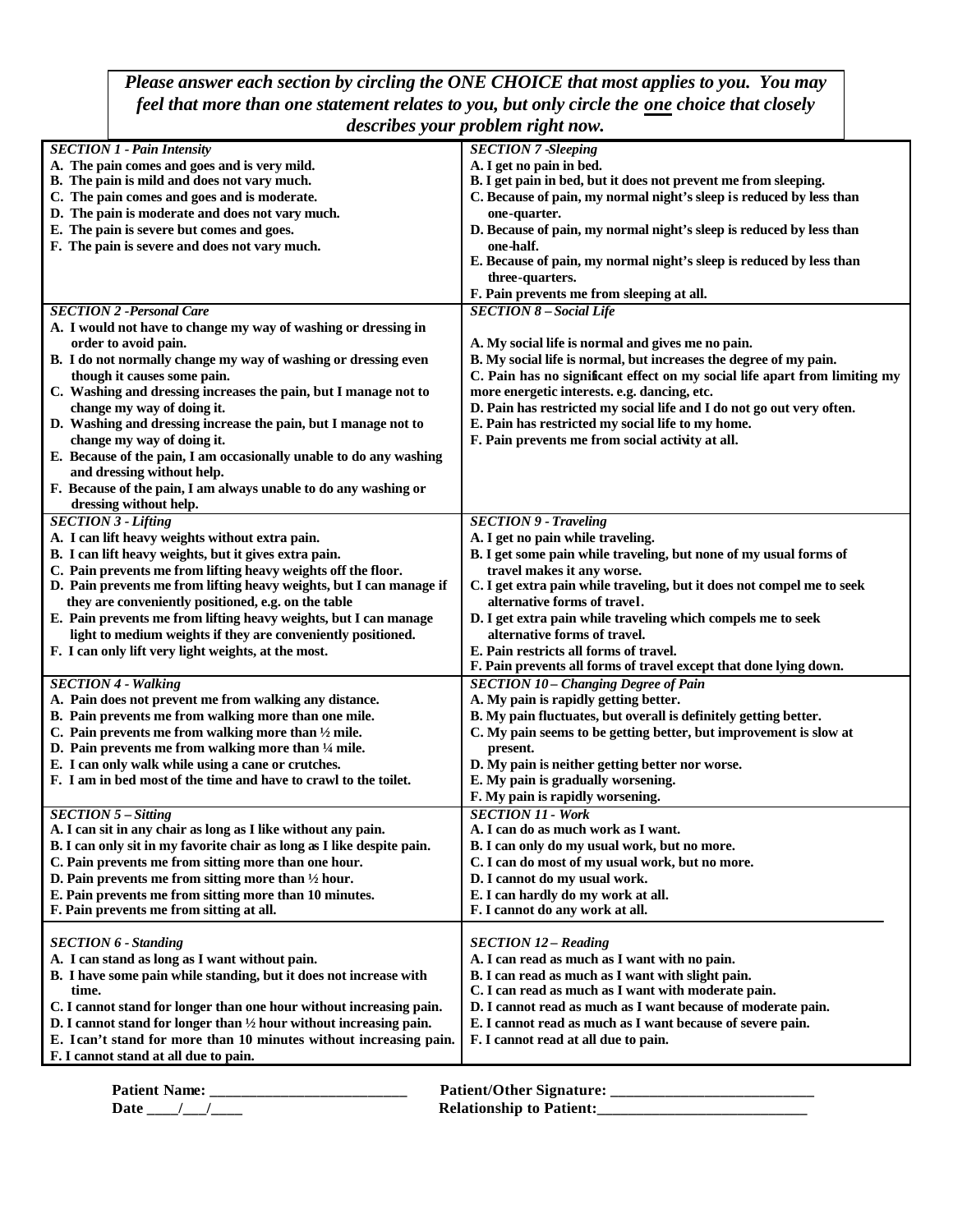# **DIFFICULTY IN PERFORMING ACTIVITIES OF DAILY LIVING**

### **PATIENT NAME:\_\_\_\_\_\_\_\_\_\_\_\_\_\_\_\_\_\_\_\_\_\_\_\_\_\_\_\_\_\_\_\_\_\_\_\_\_\_\_\_\_\_\_\_\_\_\_\_\_**

**Check each of the activities which you have difficulty performing and/or can perform only with pain. (There is no particular priority in the order presented).** 

|                          | <b>HOUSEWORK</b>          |              |               |                          | PERSONAL GROOMING                                                                |
|--------------------------|---------------------------|--------------|---------------|--------------------------|----------------------------------------------------------------------------------|
|                          | <b>Doing Laundry</b>      |              |               |                          | <b>Combing Hair</b>                                                              |
|                          | <b>Making Beds</b>        |              |               |                          | <b>Shaving</b>                                                                   |
| $\overline{\phantom{a}}$ | <b>Vacuuming</b>          |              |               |                          | <b>In/Out Bathtub</b>                                                            |
| $\overline{\phantom{a}}$ | <b>Washing Dishes</b>     |              |               |                          | <b>Brushing Teeth</b>                                                            |
| $\overline{\phantom{a}}$ | <b>Ironing</b>            |              |               |                          |                                                                                  |
|                          | <b>Carrying Groceries</b> |              |               |                          |                                                                                  |
| $\overline{\phantom{a}}$ | <b>Caring for Pets</b>    |              | <b>TRAVEL</b> |                          |                                                                                  |
| $\overline{\phantom{a}}$ | <b>Cooking</b>            |              |               |                          | <b>Driving</b>                                                                   |
|                          |                           |              |               |                          | <b>Riding (passenger)</b>                                                        |
|                          | <b>YARD WORK</b>          |              |               |                          | Minutes per day                                                                  |
|                          | <b>Mowing Lawn</b>        |              |               |                          | <b>Type of Vehicle</b>                                                           |
|                          | <b>Shoveling Snow</b>     |              |               |                          | <b>Automobile</b>                                                                |
| $\overline{\phantom{a}}$ | <b>Raking Leaves</b>      |              |               |                          | Train                                                                            |
|                          | Gardening                 |              |               |                          | <b>Bus</b>                                                                       |
|                          |                           |              |               |                          | <b>Airplane</b>                                                                  |
| <b>GENERAL</b>           |                           |              |               |                          |                                                                                  |
|                          | <b>Walking</b>            |              |               |                          | Getting in/out of auto                                                           |
|                          | <b>Standing</b>           |              |               |                          | <b>Playing Piano</b>                                                             |
| $\frac{1}{1}$            | <b>Running</b>            |              |               | $\frac{1}{1}$            | <b>Using Typewriter/computer</b>                                                 |
|                          | <b>Sitting</b>            |              |               | $\overline{\phantom{a}}$ | <b>Kneeling</b>                                                                  |
|                          | <b>Lifting Children</b>   |              |               |                          | <b>Sexual Intercourse</b>                                                        |
| $\frac{1}{1}$            | <b>Bending</b>            |              |               | $\frac{1}{1}$            | <b>Exercising</b>                                                                |
| $\overline{\phantom{a}}$ | <b>Climbing Stairs</b>    |              |               | $\overline{\phantom{a}}$ | <b>Sleeping</b>                                                                  |
| $\overline{\phantom{a}}$ | <b>Reading</b>            |              |               | $\overline{\phantom{a}}$ | <b>Using Telephone</b>                                                           |
| $\overline{\phantom{a}}$ | <b>Lying in Bed</b>       |              |               |                          | <b>Sitting in recliner</b>                                                       |
| $\overline{\phantom{a}}$ | <b>Chewing</b>            |              |               |                          |                                                                                  |
|                          | <b>Swimming</b>           |              |               |                          |                                                                                  |
|                          |                           | Sports: List |               |                          |                                                                                  |
|                          | <b>OTHER:</b>             |              |               |                          | Please list any other difficulties you are experiencing with activities you have |
|                          |                           |              |               |                          |                                                                                  |
| Signed:                  |                           |              |               |                          | <b>Date</b>                                                                      |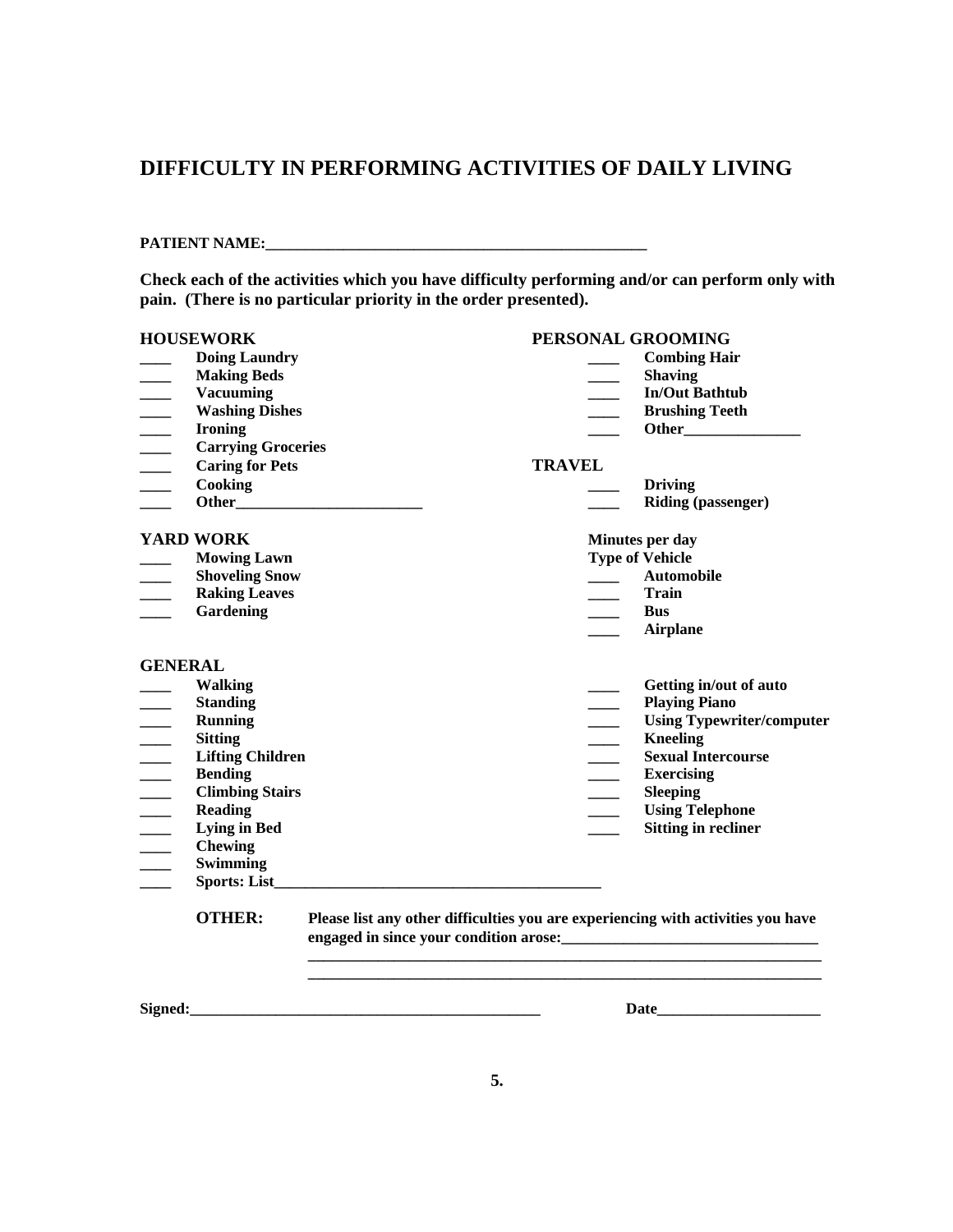# **Acceptance of Terms & Consent to Care**

#### **Medicare Limits and Responsibilities**

The only charge for chiropractic that is covered is manipulation of the spine. I accept responsibility to know the current Medicare guidelines and limits for covered services. I understand that Medicare may reimburse me for chiropractic adjustments, and that the Medicare program frequently does not consider treatments to me medically necessary. I accept responsibility to pay for all covered, non-covered and denied services. My physician has notified me that he or she believes that in my case Medicare is likely to deny payment for some or all services. If Medicare denies payment, I agree to be personally and fully responsible for payment. I understand that I must pay for services at the time of service. I also understand that Ferrel's Chiropractic will bill all charges directly to Medicare as required by law. I authorize the release of my records as necessary for Medicare billing.

#### **Statement of Acknowledgement of Financial Responsibility**

I understand that I may be responsible for any charges incurred at this office, including co-pays, deductibles, and any services denied or not covered by my insurance company. I realize my care may be subject to preauthorization by the insurance company, and I accept any responsibility for charges not approved. The insurance company will review any/all documentation submitted by Ferrel's Chiropractic for their assessment of medical necessity and base their approval/denial upon this documentation.

I understand that this office agrees to notify me as soon as possible if a service is not covered and will notify me if my insurance company does not approve my care. If a treatment plan is approved, this office will make me aware of the number of office visits allowed and the time frame of the authorization. Initial visits may be denied and this may be beyond the office's ability to notify the patient prior to rendering acute care, while waiting for insurance coverage approval. These charges will be the patients' responsibility if denied by the insurance company.

This office may seek payment from myself for any services my health insurance determines to be not medically necessary or not covered by my plan. Signing below indicates that I have read and understand my obligations for payment for care in the absence of insurance coverage.

#### **Informed Consent/Consent to Treat**

I have been informed of the nature, purpose and scope of care to be provided by Dr. Ernest W. Ferrel, D.C., the possible limitations and consequences of that care, and the possibility that the care given by Dr. Ferrel may not completely resolve my complaint, dysfunction or condition. I consent to care and recommendations made by Dr. Ferrel for myself (or my children, if minors) including, but not limited to examinations, x-rays, chiropractic adjustments, adjunctive therapies and rehabilitation. I understand that my care will be individualized and therefore may not be comparable with standards or guidelines required by insurance companies, Medicare, professional associations and/or consensus groups. I understand that my treatment will comply with the standard of care defined by the laws in the State of California. I recognize that all health care procedures, including those used in this office, have risks associated with them. Risks, although rare, associated with chiropractic adjusting procedures may include minor aggravation of symptoms, musculoskeletal sprain/strain, neurological deficits, osseous fracture, vertebral artery syndrome, including cerebrovascular accident (stroke) or death through complicating factors. I hereby accept the risks associated with any care by Dr. Ferrel of Ferrel's Chiropractic and release Ferrel's Chiropractic of any liability for any injury or loss directly related to care I have received at this clinic.

**I am signing this consent and acceptance of terms after having been fully informed to my satisfaction of the risks and benefits of proceeding with care and declining care. I have been informed and fully understand that there are not guarantees of treatment success. By my presence and continuation of appointments, I consent and elect to care provided by Ferrel's Chiropractic.** 

**\_\_\_\_\_\_\_\_\_\_\_\_\_\_\_\_\_\_\_\_\_\_\_\_\_\_\_\_\_\_\_\_\_\_\_\_\_\_\_\_\_\_\_\_\_\_\_\_\_\_\_\_\_\_\_\_\_\_\_\_\_\_\_\_\_\_\_\_\_\_\_\_\_\_\_\_\_\_\_\_\_\_\_\_\_\_\_\_\_\_\_\_\_\_\_\_\_\_\_\_\_\_\_\_\_\_\_\_\_\_**

\_\_\_\_\_\_\_\_\_\_\_\_\_\_\_\_\_\_\_\_\_\_\_\_\_\_\_\_\_\_\_\_\_\_\_\_\_\_\_\_\_\_\_\_\_\_\_\_\_\_\_\_\_\_\_\_\_\_\_\_\_\_\_\_\_\_\_\_\_\_\_\_\_\_\_\_\_\_\_\_\_\_\_\_\_\_\_\_\_\_\_\_\_\_\_\_\_\_\_\_\_\_\_\_\_\_\_\_\_\_

Patient Name (please print)

Patient Signature Date Date Controllers and Date Date Date Date Date

**I have reviewed the above terms of acceptance and consent with the patient named above and I am satisfied that he/she fully understands the nature and content of the agreement.** 

| Doctor Signature | Date |
|------------------|------|
|                  |      |

**\_\_\_\_\_\_\_\_\_\_\_\_\_\_\_\_\_\_\_\_\_\_\_\_\_\_\_\_\_\_\_\_\_\_\_\_\_\_\_\_\_\_\_\_\_\_\_\_\_\_\_\_\_\_\_\_\_\_\_\_\_\_\_\_\_\_\_\_\_\_\_\_\_\_\_\_\_\_\_\_\_\_\_\_\_\_\_\_\_\_\_\_\_\_\_\_\_\_\_\_\_\_\_\_\_\_\_\_\_\_**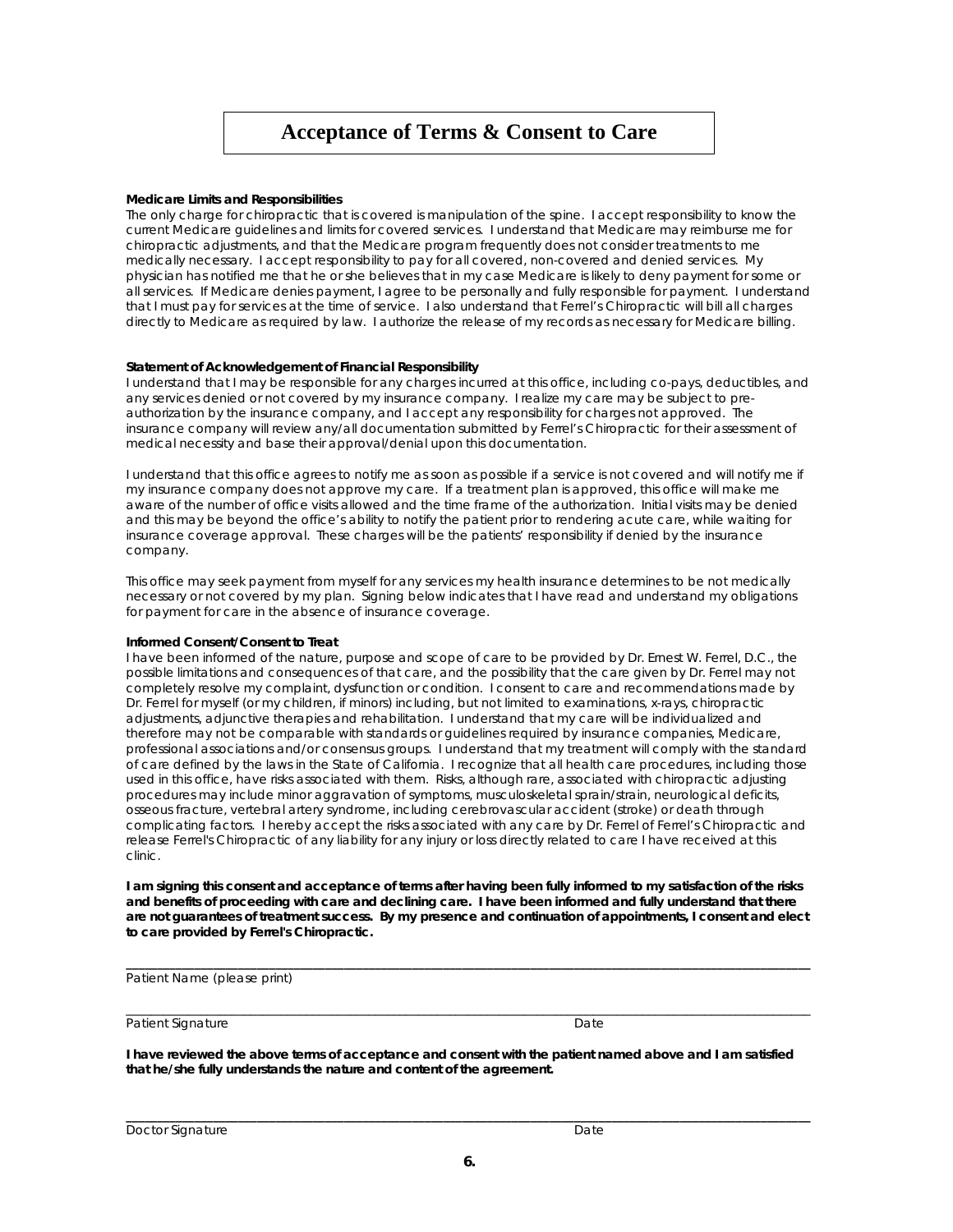## **CONSENT FOR USE AND/OR DISCLOSURE OF PROTECTED HEALTH INFORMATION TO CARRY OUT TREATMENT, PAYMENT AND/OR HEALTHCARE OPERATIONS**

 Through the use of this consent form, Ferrel's Chiropractic, (referred to as the or this "office") is notifying you and you agree that:

- 1. Protected health information may be used and/or disclosed in order to carry out treatment, payment or healthcare operations.
- 2. If you do not consent to the above use and/or disclosure, Federal Rules do not require or oblige this office/practice to treat you in the absence of your consent.
- 3. A notice containing the office's privacy practice, including a more complete description of uses and/or disclosures necessary to carry out treatment, payment and/or healthcare operations, is available for you to read, and you are hereby encouraged to do so prior to signing this consent form.
- 4. The following appointment reminders may be used by this office: a)a postcard mailed to you at the address provided by you, b)telephoning your home and leaving a message on your answering machine or with the individual answering the phone or c) email.
- 5. This office reserves the right to change its privacy practices that are described in the above referenced notice, in accordance with applicable law, and will make available to all patients any and all revised and current notices.
- 6. You have a right to request that this office restrict how protected health information is used and/or disclosed to carry out treatment, payment and/or healthcare operations.
- 7. This office is not required to agree to any restrictions on your health information that you have requested.
- 8. If this office agrees to a requested restriction, then the restriction will be binding on this office/practice.
- 9. This consent is valid for seven years. You have the right to revoke this consent, in writing, at any time for all future transactions with the understanding that any revocation will not apply to the extent that this office/practice has already taken action in reliance of a previously signed consent.
- 10. Should you revoke this consent at any time, the office retains its right to refuse treatment based upon the revocation and the future lack of such consent.
- 11. You must sign and date all consents and authorizations requested to which you agree.

I have read and understand the foregoing notice, and all of my questions have been answered to my full satisfaction in a way that I can understand.

| Name of Patient/Individual (please print)                                                | Signature of Patient/Individual |
|------------------------------------------------------------------------------------------|---------------------------------|
| Signature of Legal Representative<br>(e.g. Attorney-In-Fact, Guardian, Parent (if minor) | Relationship to Patient         |
| Date Signed                                                                              | Witness                         |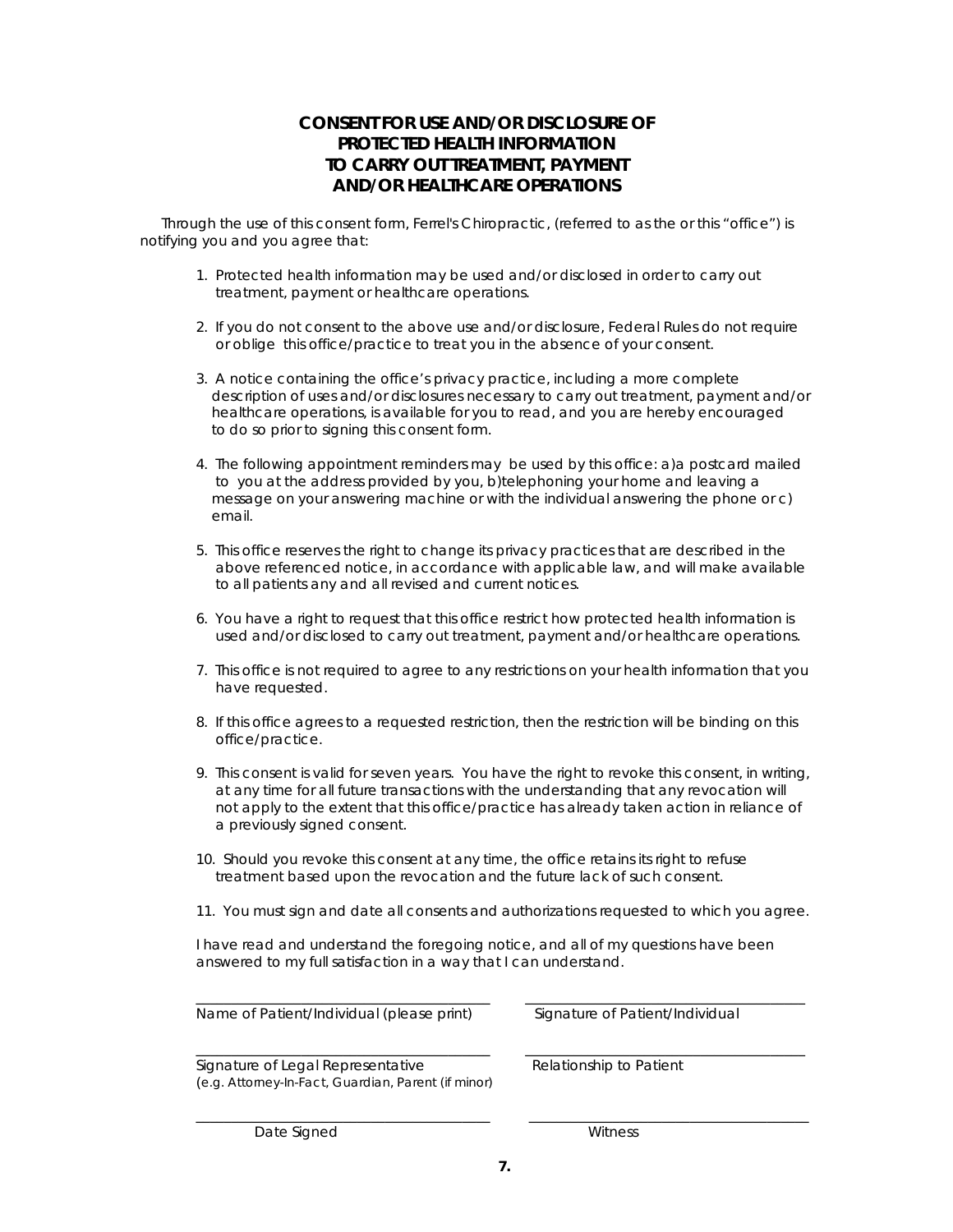## **FERREL'S CHIROPRACTIC ~FINANCIAL POLICY~**

# **Group or Individual Health Insurance**

Health Insurance is an agreement between you and your insurance company, not between your insurance company and this office. As a courtesy to our patients, our office will complete any necessary reports and forms at **no charge to you,** and then file them with your insurance company. It is to be understood and agreed that services rendered are charged to you and your insurance company. Should your insurance carrier deny payment, you are personally responsible. Insurance companies typically take 3-4 weeks to send payment to our office. **If after 60 days our office has not received payment from the insurance company, you will be billed directly for the outstanding balance due.** 

# **Patients without Insurance**

Payment is due at the time that services are received unless other payment arrangements have been made. Should the need arise, please contact us immediately to discuss a mutually agreeable payment plan.

# **"On the Job" Injury**

We will gladly bill your care directly to your employer's insurance company, providing that we have received all forms related to your injury. Please understand that you must first report any work related injury to your employer and then follow the necessary steps to file a claim with your employers insurance.

# **Personal Injury and Automobile Accidents**

We will gladly bill your care directly to the responsible party. Please present all forms related to your accident, including claim numbers from the insurance company. If an attorney is handling your case, please notify us immediately.

# **Missed Appointments**

Not showing for your appointment if a problem for everyone. It delays your treatment, prevents another patient from coming in your place, and costs the office a great deal. Failing to contact this office **24 hours prior to your appointment can result in a charge for that missed appointment.** This charge is solely your responsibility and not your insurance company's. Additionally, if you arrive late for a scheduled appointment, we reserve the right to ask you to reschedule. Please help us serve you better by keeping scheduled appointments.

# **Collection of Past-Due Accounts**

We make every effort to keep accounts from falling behind, and are willing to work with every individual in order to avoid the use of third-party collection specialists. If we must retain an attorney or collection company, the patient and/or guardian is responsible for all costs incurred with this process, including the attorney's fee, court costs, and filing fees. **Accounts that are 90 days past due will be assessed a 3% per month service charge.** 

# **I, the undersigned, have read and agree with the above policy.**

**\_\_\_\_\_\_\_\_\_\_\_\_\_\_\_\_\_\_\_\_\_\_\_\_\_\_\_\_\_\_\_\_\_\_\_\_\_\_\_\_\_\_\_\_\_\_\_\_\_\_\_\_\_\_ \_\_\_\_\_\_\_\_\_\_\_\_\_\_\_\_\_ Patient/Guardian Signature Date Date** 

**\_\_\_\_\_\_\_\_\_\_\_\_\_\_\_\_\_\_\_\_\_\_\_\_\_\_\_\_\_\_\_\_\_\_\_\_\_\_\_\_\_\_\_\_\_\_\_\_\_\_\_\_\_\_ \_\_\_\_\_\_\_\_\_\_\_\_\_\_\_\_\_**